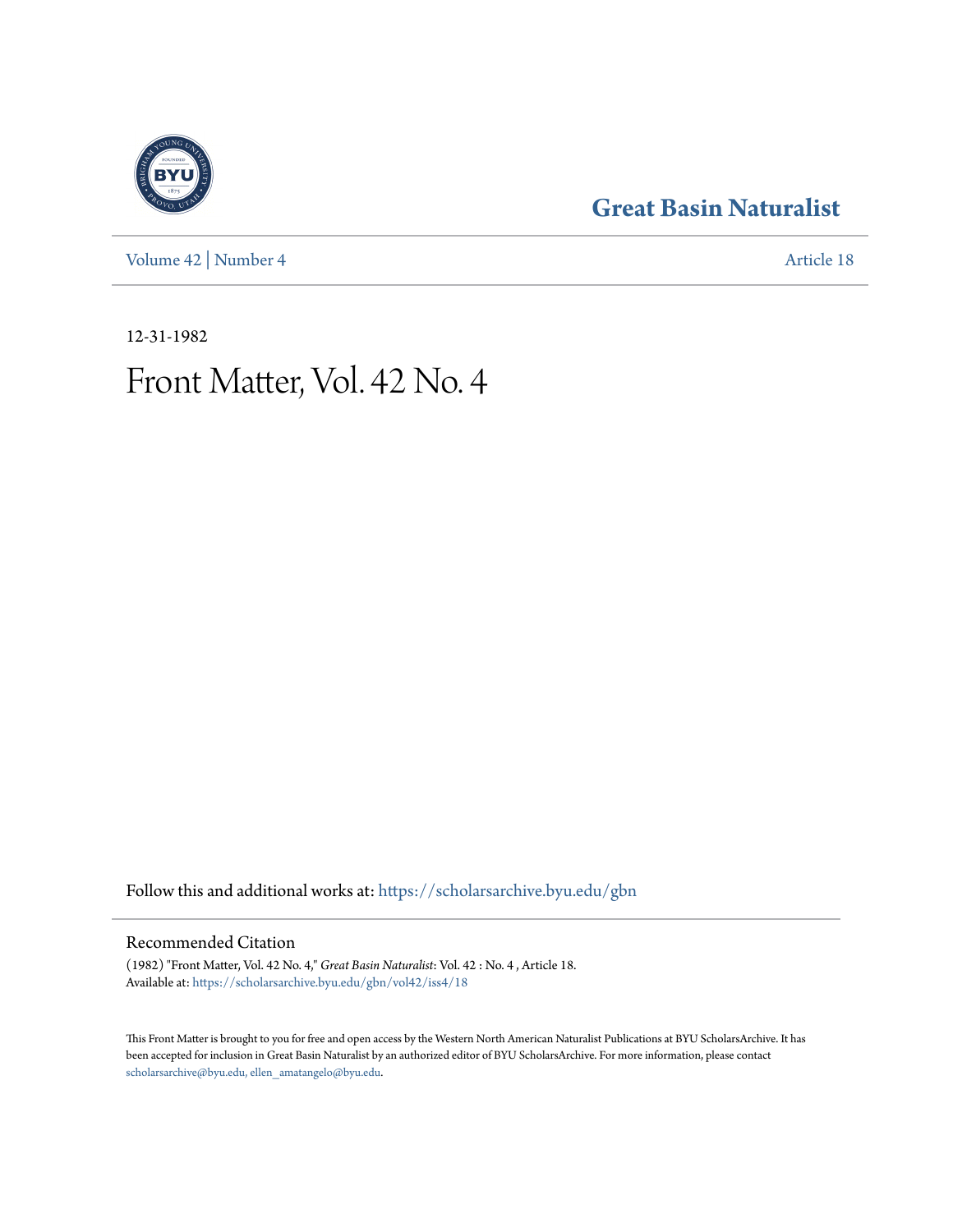# 3108 **THE GREAT BASIN NATURALIST**

olume 42 No. 4

**December 31, 1982** 

**Brigham Young University**